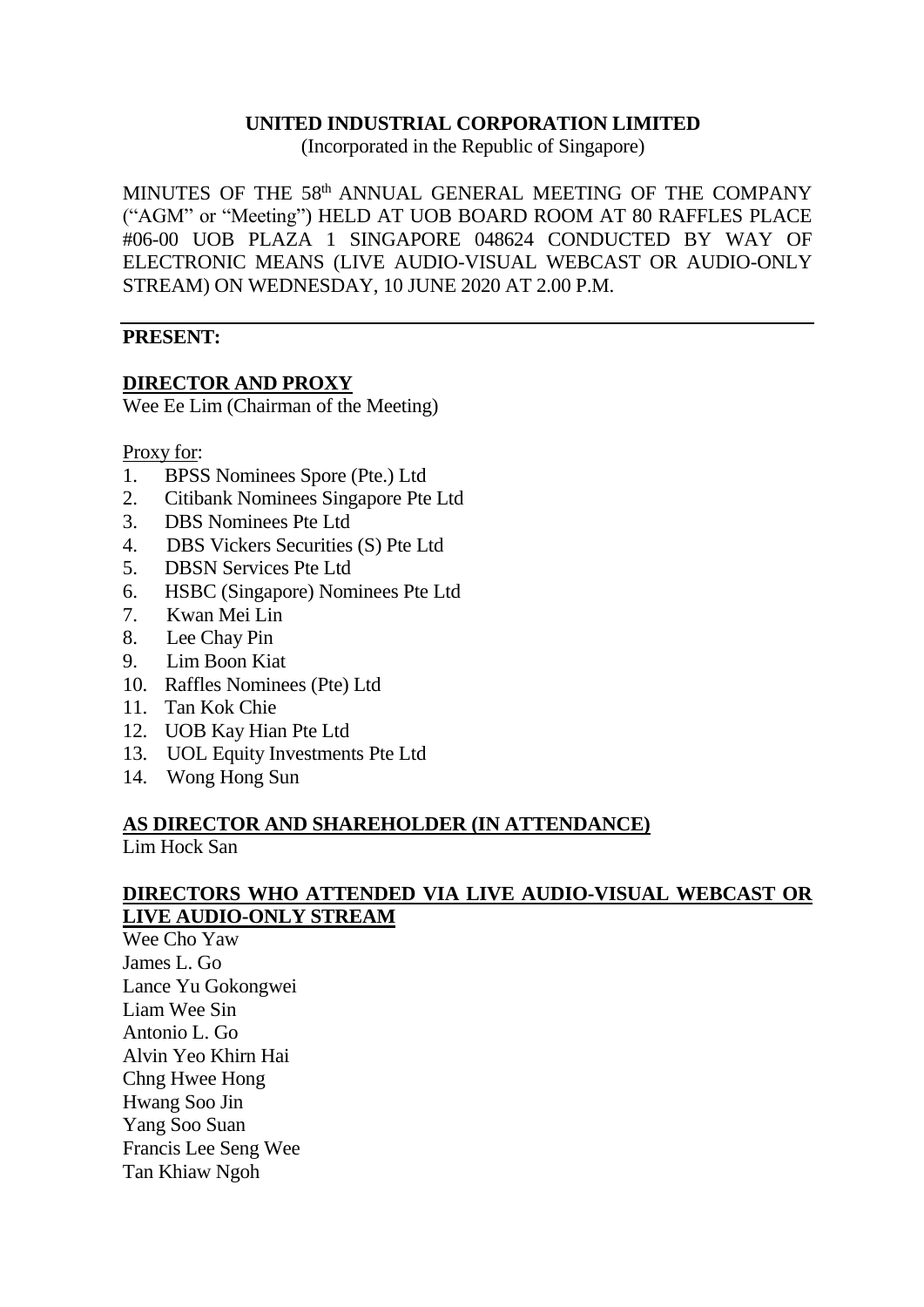# **SECRETARY (IN ATTENDANCE)**

Teo Hwee Ping

## **SHAREHOLDERS WHO ATTENDED VIA LIVE AUDIO-VISUAL WEBCAST**

As set out in the attendance records maintained by the Company

## **BY INVITATION/OBSERVERS**

As set out in the attendance records maintained by the Company

#### **APPOINTMENT OF CHAIRMAN OF MEETING**

The Company Secretary informed the Meeting that in line with safe distancing measures surrounding the COVID-19 situation, the Chairman, Dr Wee Cho Yaw was advised not to chair the AGM. In his absence, the Directors present had nominated Mr Wee Ee Lim to chair the Meeting pursuant to Article 58 of the Company's Constitution.

#### **WELCOME ADDRESS**

The Chairman of the Meeting welcomed shareholders, investors and invitees who had attended the virtual AGM by electronic means.

The Chairman introduced the President & CEO, Mr Lim Hock San, and the Company Secretary, Ms Teo Hwee Ping, who were present in person with him. He further added that due to the limit on the number of attendees set by the authorities, the other Directors had participated virtually in the AGM. The photographs of the Directors present were shared on the webcast.

#### **QUORUM**

The Chairman of the Meeting called the AGM to order following the confirmation from the Company Secretary that there was a quorum present.

#### **NOTICE OF MEETING**

The Notice of AGM dated 26 May 2020 was agreed to be taken as read.

## **POLL VOTING PROCEDURE**

The Company Secretary informed the Meeting that as explained in the Notice of AGM, members could only exercise their voting rights by appointing the Chairman of the Meeting as proxy.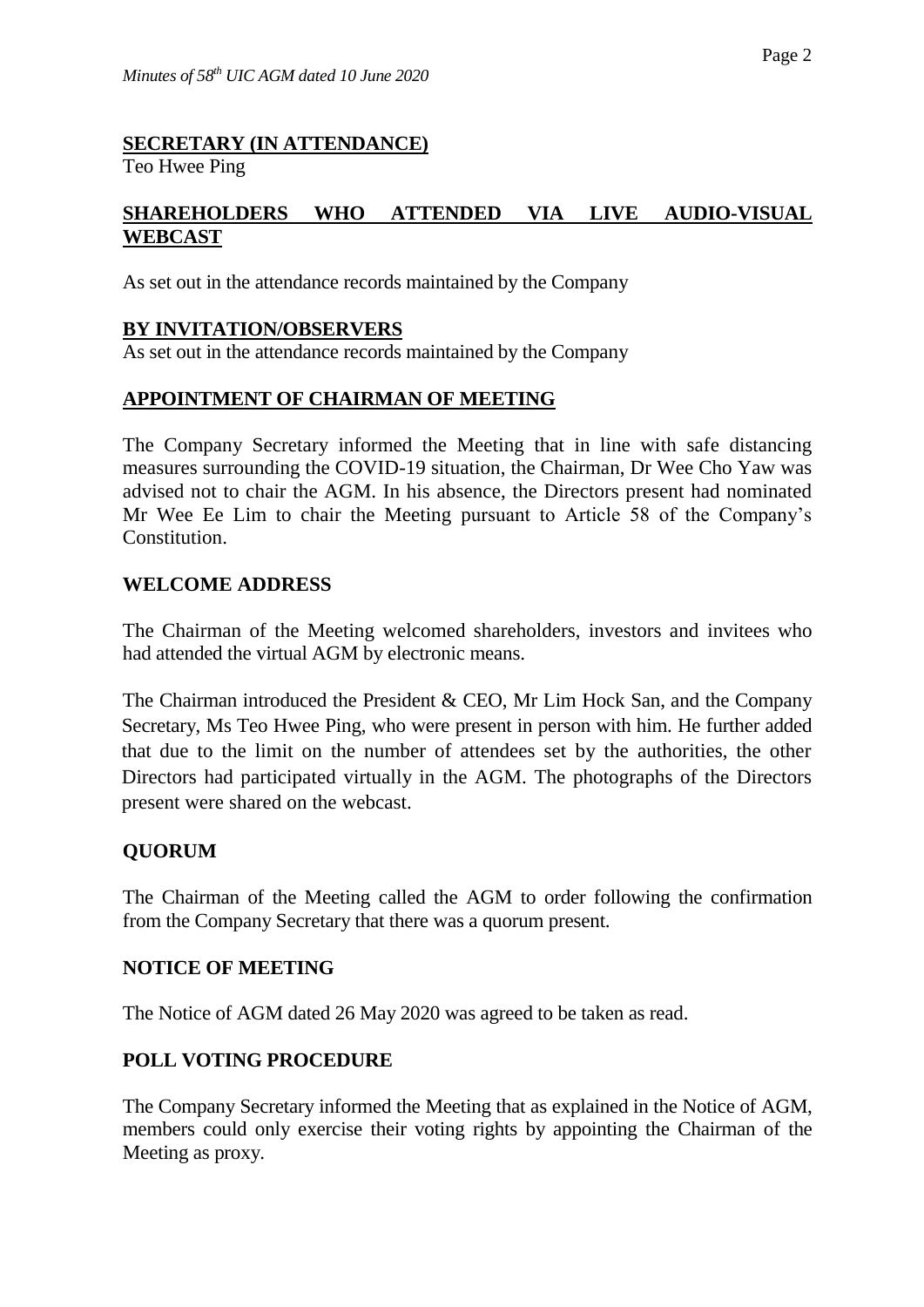Pursuant to the Company's Constitution and the Singapore Exchange's Listing Manual, all resolutions at the AGM had been voted by poll. The votes indicated in all valid proxy forms had been collected and verified by the Company's share registrar and polling agent, and had been verified by the Company's scrutineer. The Company Secretary would announce the poll results after each resolution.

The Company Secretary informed that the Company had appointed Trusted Services Pte Ltd as the polling agent and RHT Governance, Risk & Compliance, as the scrutineer.

# **UPDATE BY PRESIDENT / CEO**

The Chairman of the Meeting invited the President & CEO, Mr Lim Hock San, to give the members an update on the impact of COVID-19 on the Group's business.

## **RESOLUTIONS**

## **AS ORDINARY BUSINESS**

Resolution 1 was to receive and adopt the Directors' Statement and Audited Financial Statements for the financial year ended 31 December 2019 together with the Auditor's Report.

The Audited Financial Statements had been made available online to all members on the Company's website.

"**RESOLVED** that the Directors' Statement and Audited Financial Statements for the financial year ended 31 December 2019 together with the Auditor's Report be and are hereby received and adopted."

Voting had been conducted by poll in advance and the poll results were as follows:

| <b>Results</b> | For           | <b>Against</b> | <b>Number</b> of<br><b>Total</b><br>shares<br>represented by votes For and<br><b>Against the resolution</b> |
|----------------|---------------|----------------|-------------------------------------------------------------------------------------------------------------|
| Vote           | 1,261,685,652 | 99,900         | 1,261,785,552                                                                                               |
| Percentage     | 99.99         | 0.01           |                                                                                                             |

As a majority of the Shareholders had voted "For", the Chairman of the Meeting declared Resolution 1 carried.

# **2. DECLARATION OF A FIRST AND FINAL DIVIDEND**

Resolution 2 was to approve the declaration of a first and final one-tier tax exempt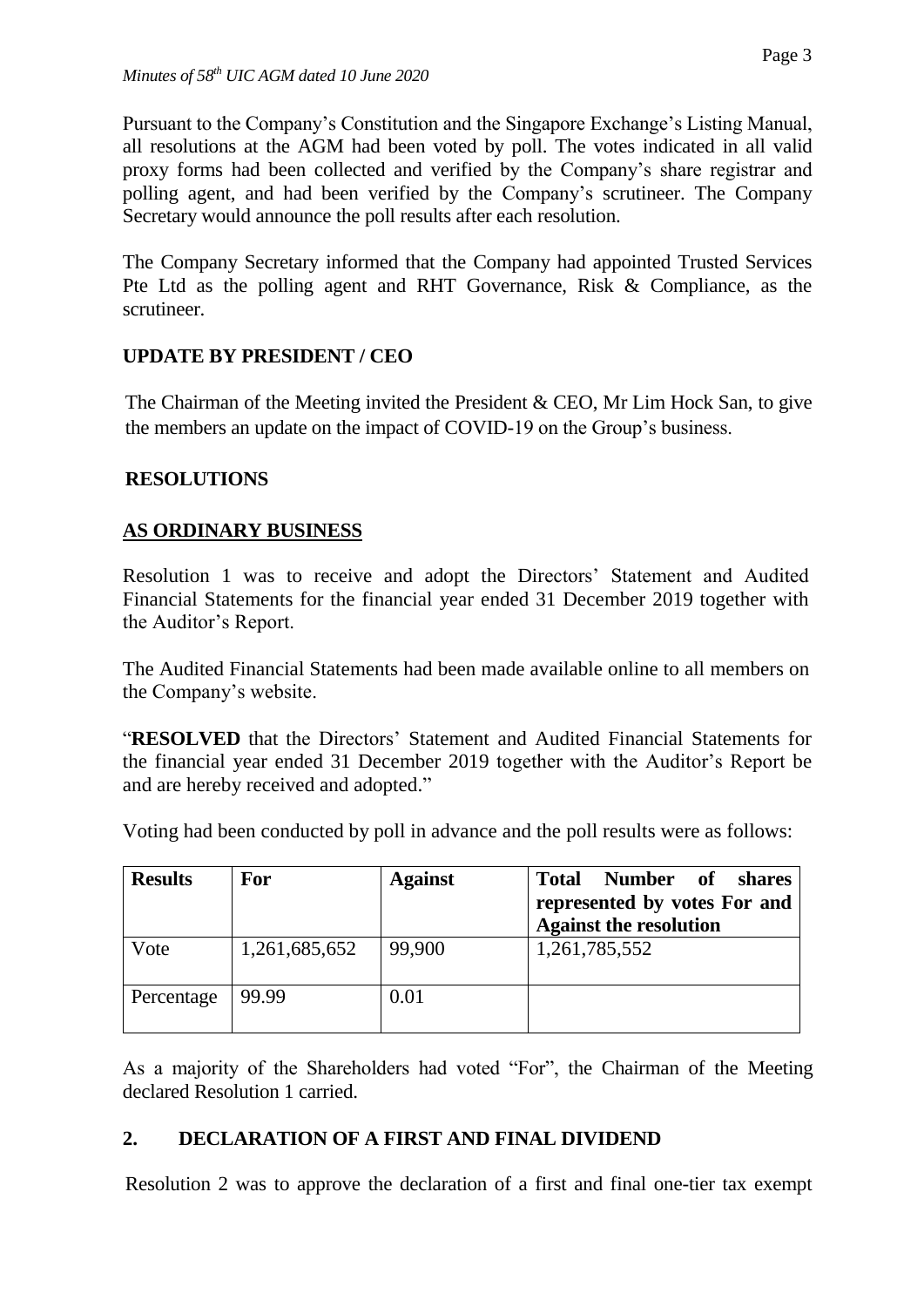dividend of 4 cents per ordinary share for the financial year ended 31 December 2019.

"**RESOLVED** that a first and final tax-exempt (one-tier) dividend of 4 cents per ordinary share for the financial year ended 31 December 2019 be approved."

| <b>Results</b> | For           | <b>Against</b> | <b>Total</b><br>Number of<br>shares<br>represented by votes For and<br><b>Against the resolution</b> |
|----------------|---------------|----------------|------------------------------------------------------------------------------------------------------|
| Vote           | 1,261,754,852 | 47,900         | 1,261,802,752                                                                                        |
| Percentage     | 100.00        | 0.00           |                                                                                                      |

Voting had been conducted by poll in advance and the poll results were as follows:

As a majority of the Shareholders had voted "For", the Chairman of the Meeting declared Resolution 2 carried.

## **3. APPROVAL OF DIRECTORS' FEES**

Resolution 3 was to approve the payment of S\$468,421 as Directors' fees for the financial year ended 31 December 2019.

"**RESOLVED** that the sum of Singapore Dollars Four Hundred Sixty Eight Thousand Four Hundred and Twenty-One (S\$468,421) be paid as Directors' fees for the financial year ended 31 December 2019."

Voting had been conducted by poll in advance and the poll results were as follows:

| <b>Results</b> | For           | <b>Against</b> | Total Number of<br>shares<br>represented by votes For and<br><b>Against the resolution</b> |
|----------------|---------------|----------------|--------------------------------------------------------------------------------------------|
| Vote           | 1,261,659,152 | 47,900         | 1,261,707,052                                                                              |
| Percentage     | 100.00        | 0.00           |                                                                                            |

As a majority of the Shareholders had voted "For", the Chairman of the Meeting declared Resolution 3 carried.

The Chairman of the Meeting informed the Meeting that the following few resolutions concerned the re-election of several Directors. Additional information on the Directors seeking re-election had been included in the Annual Report.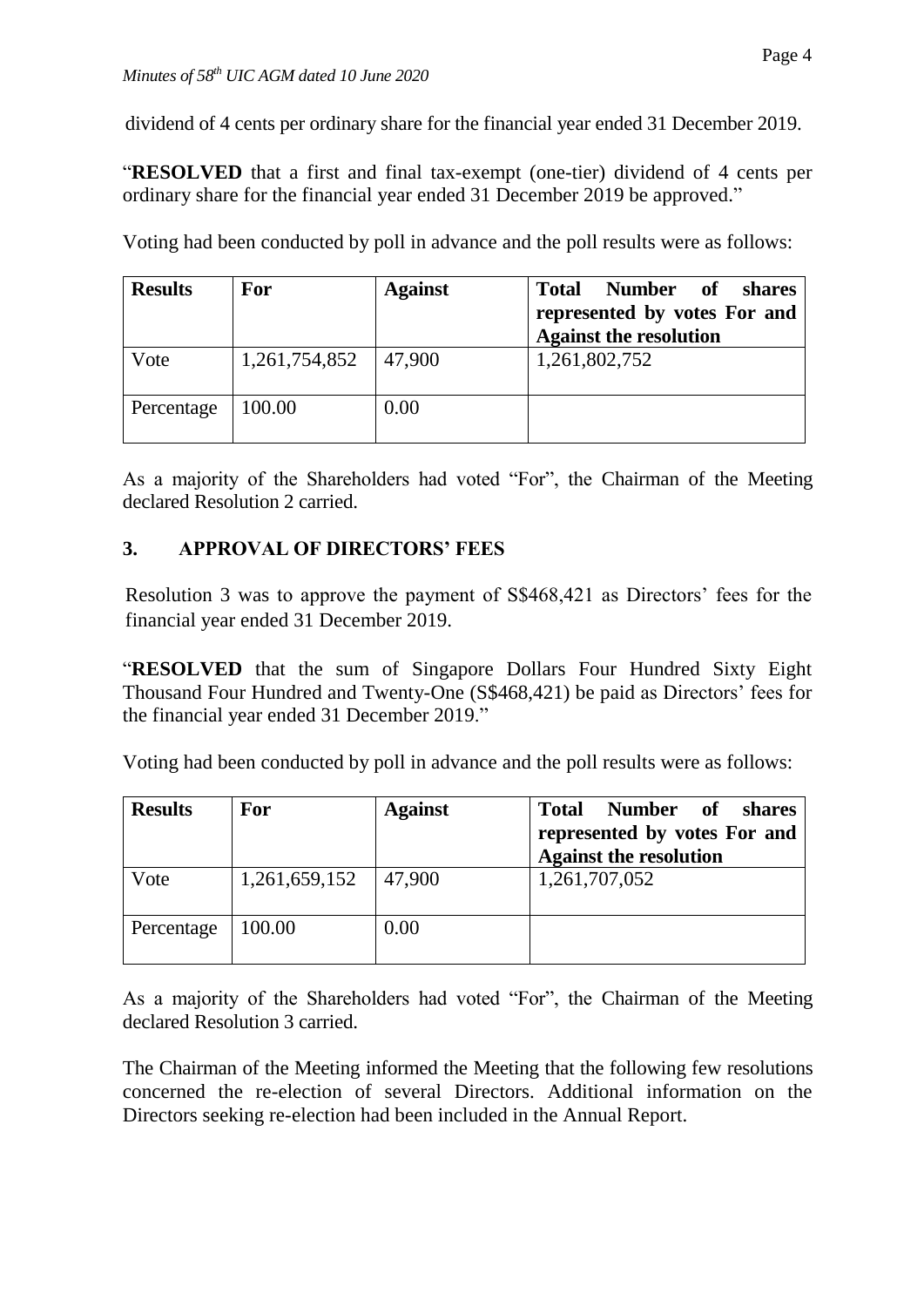## **4. RE-ELECTION OF DR WEE CHO YAW RETIRING BY ROTATION**

Resolution 4 was to re-elect Dr Wee Cho Yaw who retired by rotation pursuant to Article 94 of the Company's Constitution, as Director of the Company.

"**RESOLVED** that Dr Wee Cho Yaw be and is hereby re-elected as a Director of the Company."

Voting had been conducted by poll in advance and the poll results were as follows:

| <b>Results</b> | For           | <b>Against</b> | <b>Total</b><br>Number of<br>shares<br>represented by votes For and<br><b>Against the resolution</b> |
|----------------|---------------|----------------|------------------------------------------------------------------------------------------------------|
| Vote           | 1,247,133,179 | 14,669,573     | 1,261,802,752                                                                                        |
| Percentage     | 98.84         | 1.16           |                                                                                                      |

As a majority of the Shareholders had voted "For", the Chairman of the Meeting declared Resolution 4 carried.

## **5. RE-ELECTION OF MR LANCE YU. GOKONGWEI RETIRING BY ROTATION**

Resolution 5 was to re-elect Mr Lance Yu Gokongwei who retired by rotation pursuant to Article 94 of the Company's Constitution, as Director of the Company.

"**RESOLVED** that Mr Lance Yu Gokongwei be and is hereby re-elected as a Director of the Company."

Voting had been conducted by poll in advance and the poll results were as follows:

| <b>Results</b> | <b>For</b>    | <b>Against</b> | <b>Total</b><br><b>of</b><br><b>Number</b><br>shares<br>represented by votes For and<br><b>Against the resolution</b> |
|----------------|---------------|----------------|-----------------------------------------------------------------------------------------------------------------------|
| Vote           | 1,252,301,694 | 9,501,058      | 1,261,802,752                                                                                                         |
| Percentage     | 99.25         | 0.75           |                                                                                                                       |

As a majority of the Shareholders had voted "For", the Chairman of the Meeting declared Resolution 5 carried.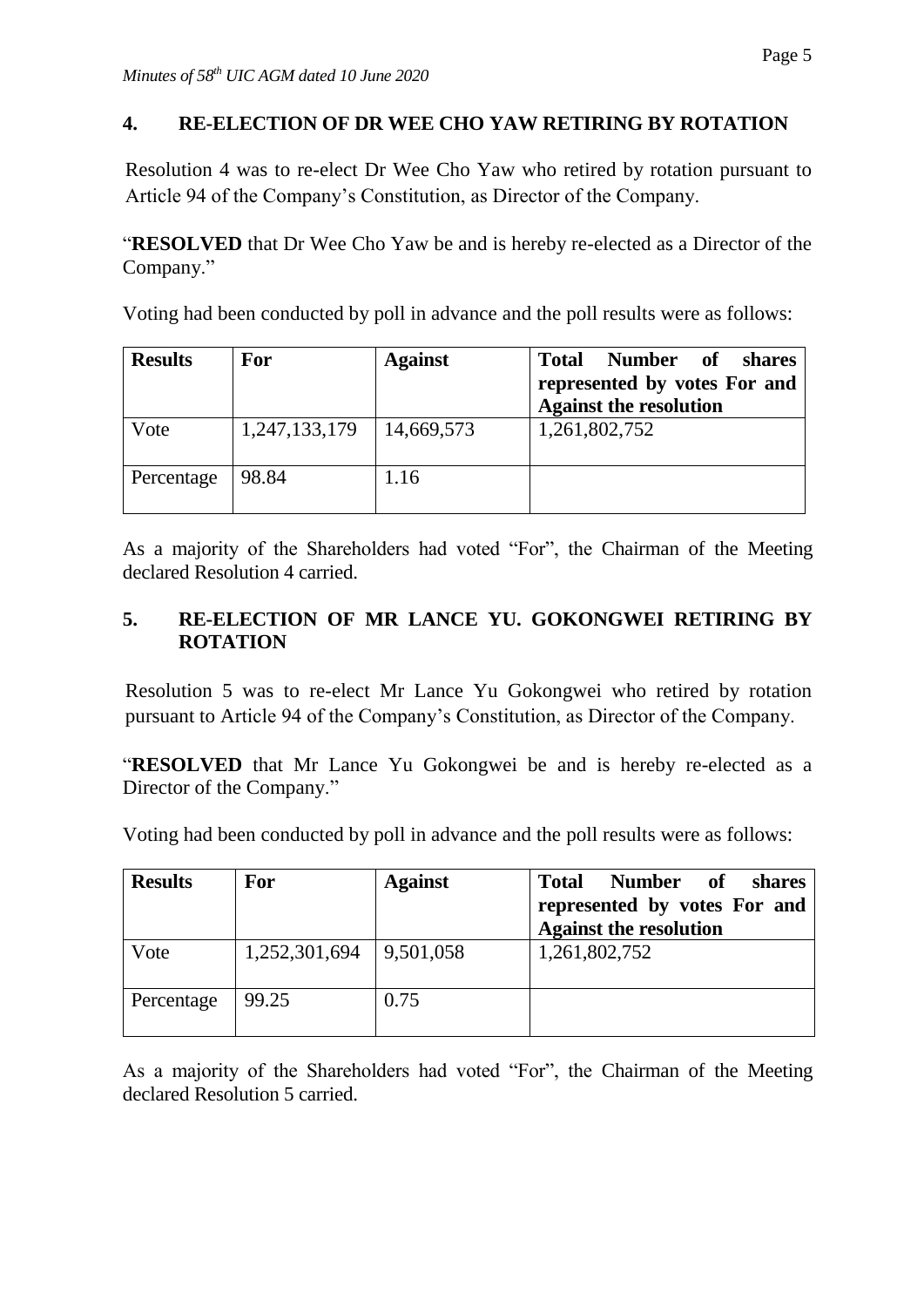## **6. RE-ELECTION OF MR LIAM WEE SIN RETIRING PURSUANT TO ARTICLE 100 OF THE COMPANY'S CONSTITUTION**

Resolution 6 was to re-elect Mr Liam Wee Sin who retired by rotation pursuant to Article 100 of the Company's Constitution, as Director of the Company.

"**RESOLVED** that Mr Liam Wee Sin be and is hereby re-elected as a Director of the Company."

Voting had been conducted by poll in advance and the poll results were as follows:

| <b>Results</b> | For                       | <b>Against</b> | <b>Total</b><br><b>Number</b><br><b>of</b><br>shares<br>represented by votes For and<br><b>Against the resolution</b> |
|----------------|---------------------------|----------------|-----------------------------------------------------------------------------------------------------------------------|
| Vote           | $1,261,617,488$   185,264 |                | 1,261,802,752                                                                                                         |
| Percentage     | 99.99                     | 0.01           |                                                                                                                       |

As a majority of the Shareholders had voted "For", the Chairman of the Meeting declared Resolution 6 carried.

## **7. RE-ELECTION OF MS TAN KHIAW NGOH RETIRING PURSUANT TO ARTICLE 100 OF THE COMPANY'S CONSTITUTION**

Resolution 7 was to re-elect Ms Tan Khiaw Ngoh who retired by rotation pursuant to Article 100 of the Company's Constitution, as Director of the Company.

"**RESOLVED** that Ms Tan Khiaw Ngoh be and is hereby re-elected as a Director of the Company."

Voting had been conducted by poll in advance and the poll results were as follows:

| <b>Results</b> | For           | <b>Against</b> | <b>Number</b><br><b>Total</b><br>of<br>shares<br>represented by votes For and<br><b>Against the resolution</b> |
|----------------|---------------|----------------|----------------------------------------------------------------------------------------------------------------|
| Vote           | 1,261,579,467 | 223,285        | 1,261,802,752                                                                                                  |
| Percentage     | 99.98         | 0.02           |                                                                                                                |

As a majority of the Shareholders had voted "For", the Chairman of the Meeting declared Resolution 7 carried.

The Chairman of the Meeting informed that two of the Directors, Mr James L. Go and Mr Alvin Yeo Khirn Hai, who would be retiring by rotation at this AGM pursuant to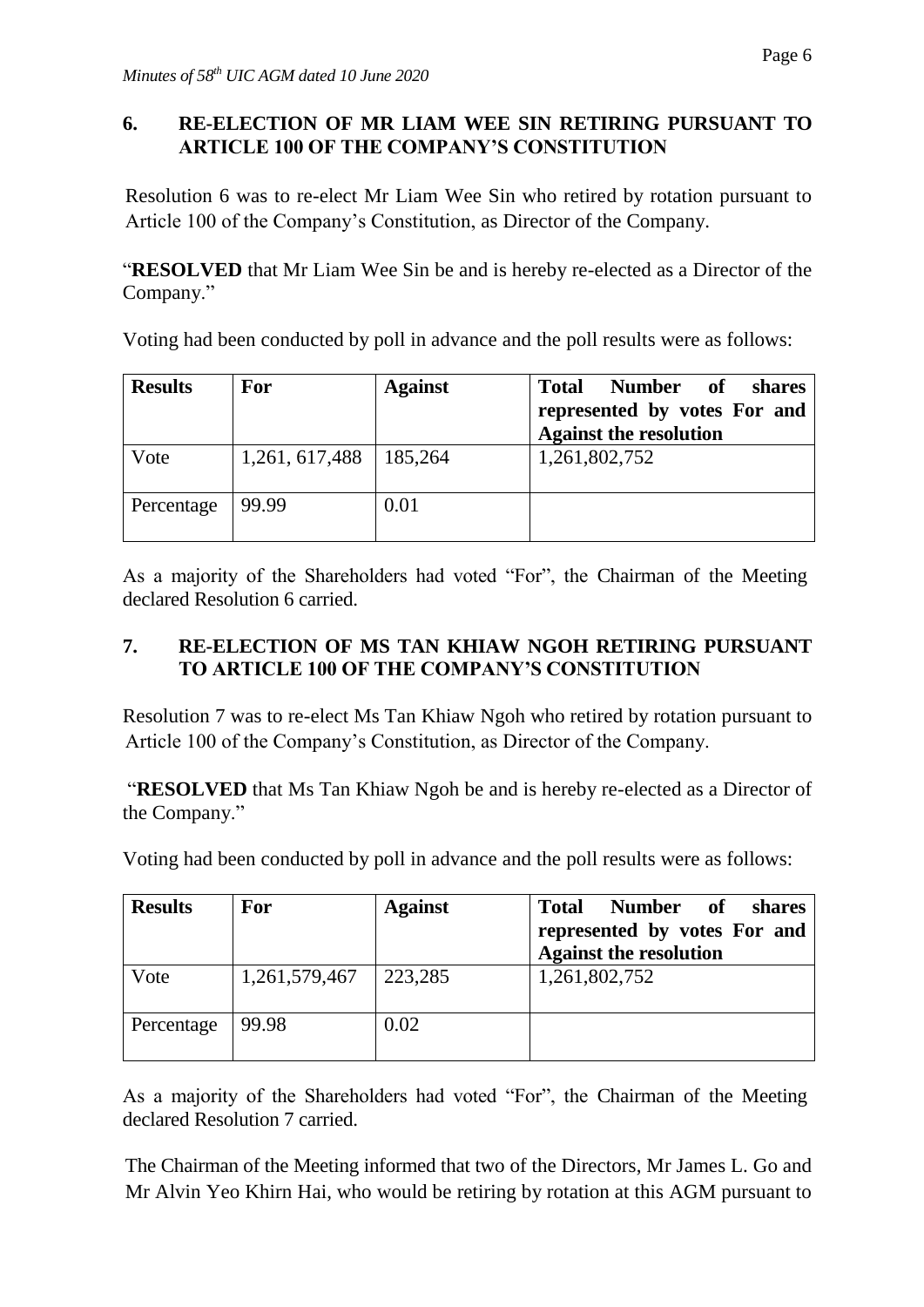Article 94 of the Company's Constitution, had expressed their wish not to stand for re-election. On behalf of the Board, the Chairman of the Meeting thanked them for their years of invaluable service and commitment to the Board and wished them all the best.

# **8. RE-APPOINTMENT OF AUDITORS**

Resolution 8 was to re-appoint PricewaterhouseCoopers LLP as Auditor of the Company and to authorise the Directors to fix their remuneration.

"**RESOLVED** that PricewaterhouseCoopers LLP, be re-appointed as Auditor of the Company and that the Directors be authorised to fix their remuneration."

| <b>Results</b> | For           | <b>Against</b> | <b>Number</b><br><b>of</b><br><b>Total</b><br>shares<br>represented by votes For and<br><b>Against the resolution</b> |
|----------------|---------------|----------------|-----------------------------------------------------------------------------------------------------------------------|
| Vote           | 1,261,723,188 | 79,564         | 1,261,802,752                                                                                                         |
| Percentage     | 99.99         | $0.01\,$       |                                                                                                                       |

Voting had been conducted by poll in advance and the poll results were as follows:

As a majority of the Shareholders had voted "For", the Chairman of the Meeting declared Resolution 8 carried.

# **AS SPECIAL BUSINESS**

# **9. AUTHORITY FOR DIRECTORS TO ISSUE SHARES**

Resolution 9 was to authorise Directors to issue new shares.

**"RESOLVED** that authority be and is hereby given to the Directors of the Company to issue:

- (i) shares of the Company ("Shares");
- (ii) convertible securities;
- (iii) additional convertible securities issued pursuant to adjustments made in accordance with the listing manual of the Singapore Exchange Securities Trading Limited (the "SGX-ST") for the time being in force (the "Listing Manual")(notwithstanding the authority conferred by this Resolution may have ceased to be in force, provided that the adjustment does not give the holder a benefit that a shareholder does not receive); or
- (iv) Shares arising from the conversion of the securities in (ii) and (iii) above, (notwithstanding the authority conferred by this Resolution may have ceased to be in force),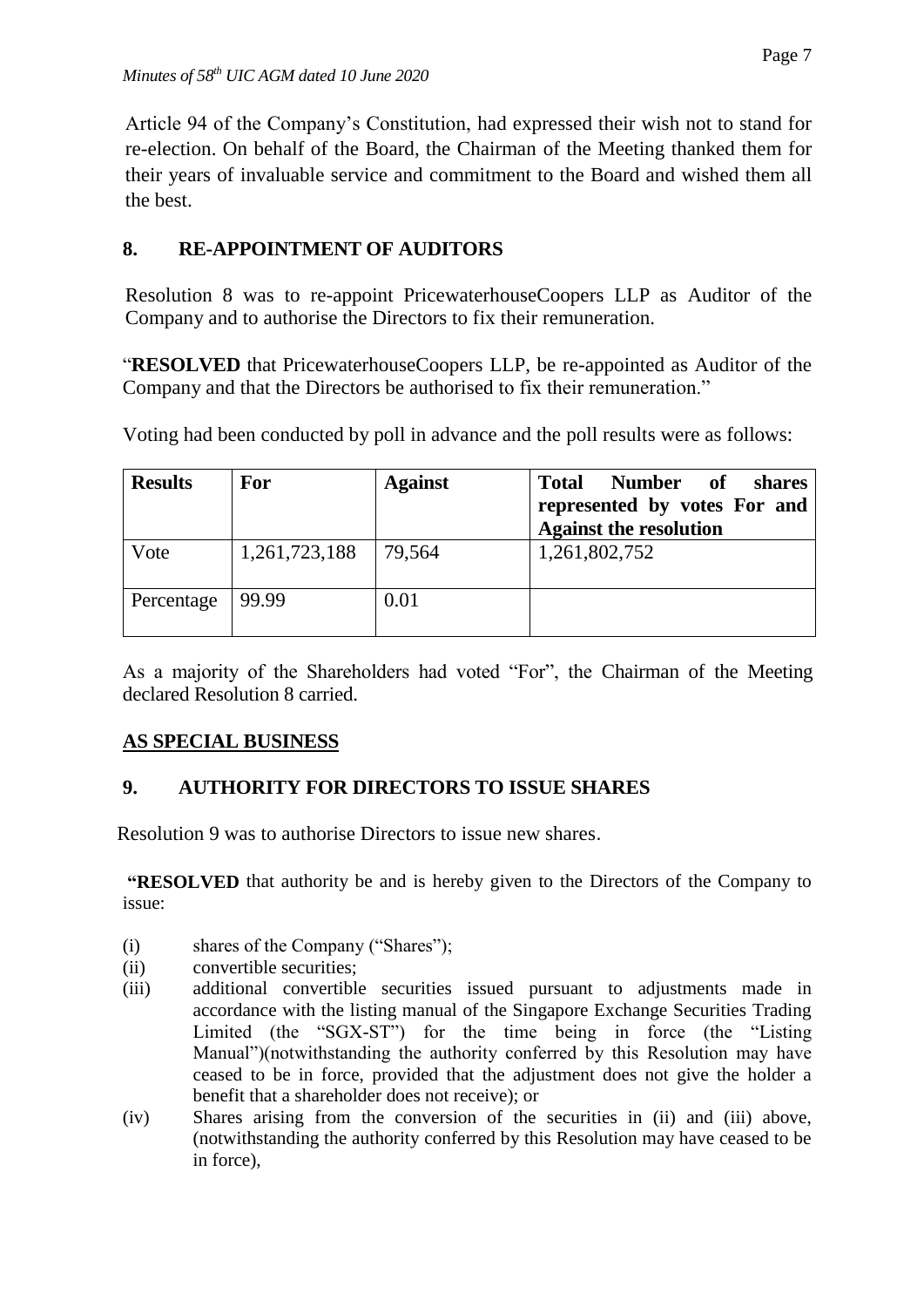(whether by way of rights, bonus, or otherwise or pursuant to any offer, agreement or option made or granted by the Directors during the continuance of this authority which would or might require Shares or convertible securities to be issued during the continuance of this authority or thereafter) at any time, to such persons, upon such terms and conditions and for such purposes as the Directors may, in their absolute discretion, deem fit,

provided that:

- (a) the aggregate number of Shares and convertible securities to be issued pursuant to this Resolution (including Shares to be issued in pursuance of convertible securities made or granted pursuant to this Resolution) does not exceed 50% of the total number of issued Shares (excluding treasury shares) (as calculated in accordance with sub-paragraph (b) below), provided that the aggregate number of Shares and convertible securities to be issued other than on a pro rata basis to shareholders of the Company (including Shares to be issued in pursuance of convertible securities made or granted pursuant to this Resolution) does not exceed 20% of the total number of issued Shares (excluding treasury shares)(as calculated in accordance with sub-paragraph (b) below);
- (b) (subject to such other manner of calculation as may be prescribed by the SGX-ST) for the purpose of determining the aggregate number of Shares that may be issued under sub-paragraph (a) above, the percentage of issued Shares shall be based on the total number of issued Shares (excluding treasury shares) at the time of the passing of this Resolution, after adjusting for:
	- (1) any new Shares arising from the conversion or exercise of convertible securities:
	- (2) any new Shares arising from exercising share options or vesting of share awards, provided the options or awards were granted in compliance with the Listing Manual; and
	- (3) any subsequent bonus issue, consolidation or subdivision of Shares;

such that adjustments in accordance with sub-paragraphs (1) and (2) above are only to be made in respect of new shares arising from convertible securities, share options or share awards which were issued and outstanding or subsisting at the time of the passing of this Resolution;

- (c) in exercising the authority conferred by this Resolution, the Company complies with the Listing Manual (unless such compliance has been waived by the SGX-ST) and the Constitution of the time being of the Company; and
- (d) such authority shall, unless revoked or varied by the Company at a general meeting, continue to be in force until the conclusion of the next Annual General Meeting of the Company or the date by which the next Annual General Meeting of the Company is required by law to be held, whichever is the earlier."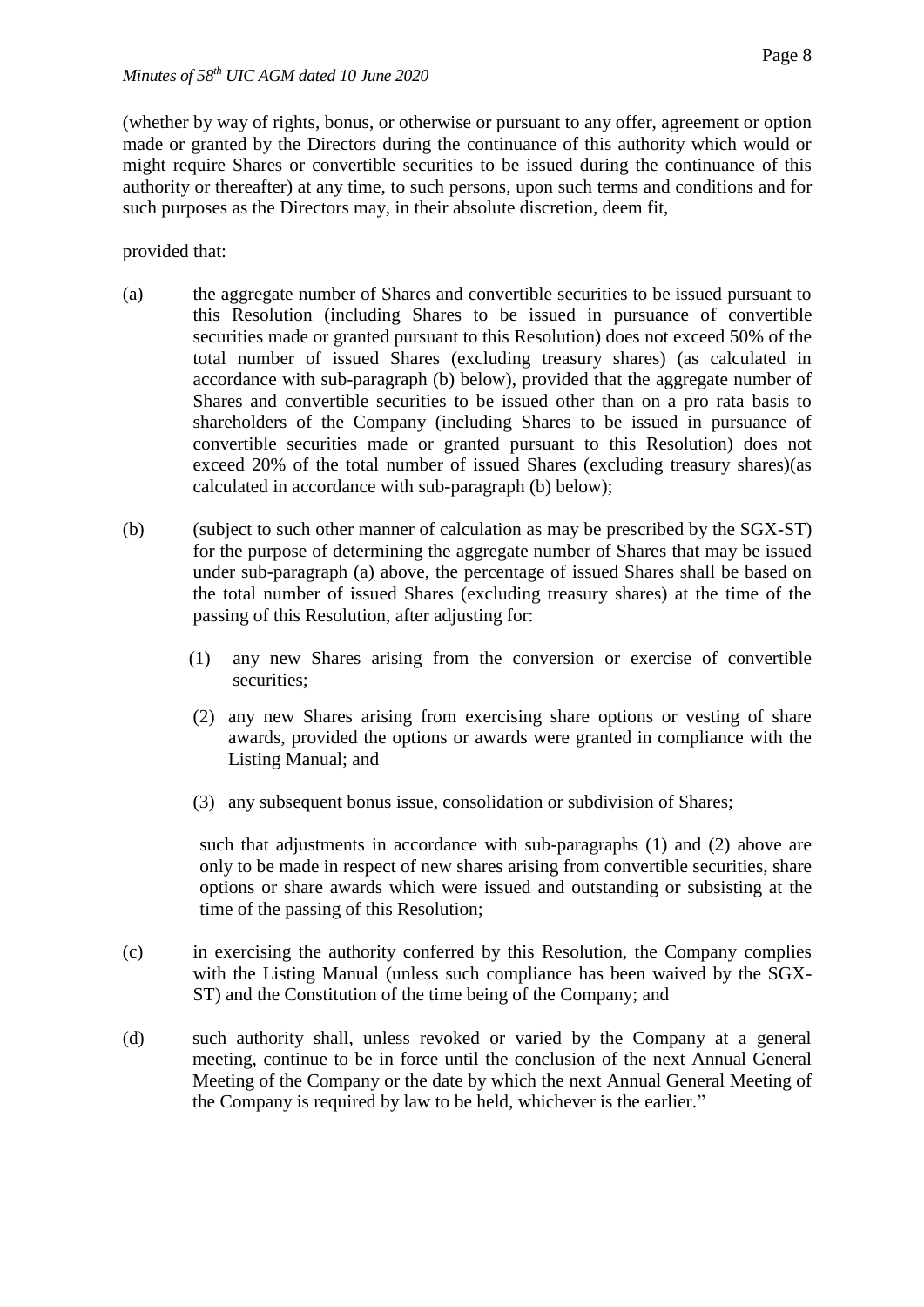| <b>Results</b> | <b>For</b>    | <b>Against</b> | <b>Number</b><br><b>Total</b><br>of<br>shares<br>represented by votes For and<br><b>Against the resolution</b> |
|----------------|---------------|----------------|----------------------------------------------------------------------------------------------------------------|
| Vote           | 1,252,503,494 | 9,299,258      | 1,261,802,752                                                                                                  |
| Percentage     | 99.26         | 0.74           |                                                                                                                |

Voting had been conducted by poll in advance and the poll results were as follows:

As a majority of the Shareholders had voted "For", the Chairman of the Meeting declared Resolution 9 carried.

#### **10. AUTHORITY FOR DIRECTORS TO GRANT OPTIONS AND ISSUE SHARES**

Resolution 10 was to authorise the Directors to grant options and issue shares in the capital of the Company pursuant to the Company's Employee Share Option Scheme.

**"RESOLVED** that the Directors be and are hereby authorised to:

- (i) offer and grant options to any full-time confirmed employee (including any Executive Director) of the Company and its subsidiaries who are eligible to participate in the United Industrial Corporation Limited Share Option Scheme (the "Scheme"); and
- (ii) pursuant to Section 161 of the Companies Act, Cap. 50, allot and issue from time to time such number of Shares as may be required to be issued pursuant to the exercise of options under the Scheme,

provided that the aggregate number of Shares to be issued pursuant to the Scheme shall not exceed 5% of the total number of issued Shares (excluding treasury shares) from time to time."

Voting had been conducted by poll in advance and the poll results were as follows:

| <b>Results</b> | <b>For</b>    | <b>Against</b> | <b>Total</b><br>Number<br>of<br>shares<br>represented by votes For and<br><b>Against the resolution</b> |
|----------------|---------------|----------------|---------------------------------------------------------------------------------------------------------|
| Vote           | 1,261,473,767 | 328,985        | 1,261,802,752                                                                                           |
| Percentage     | 99.97         | 0.03           |                                                                                                         |

As a majority of the Shareholders had voted "For", the Chairman of the Meeting declared Resolution 10 carried.